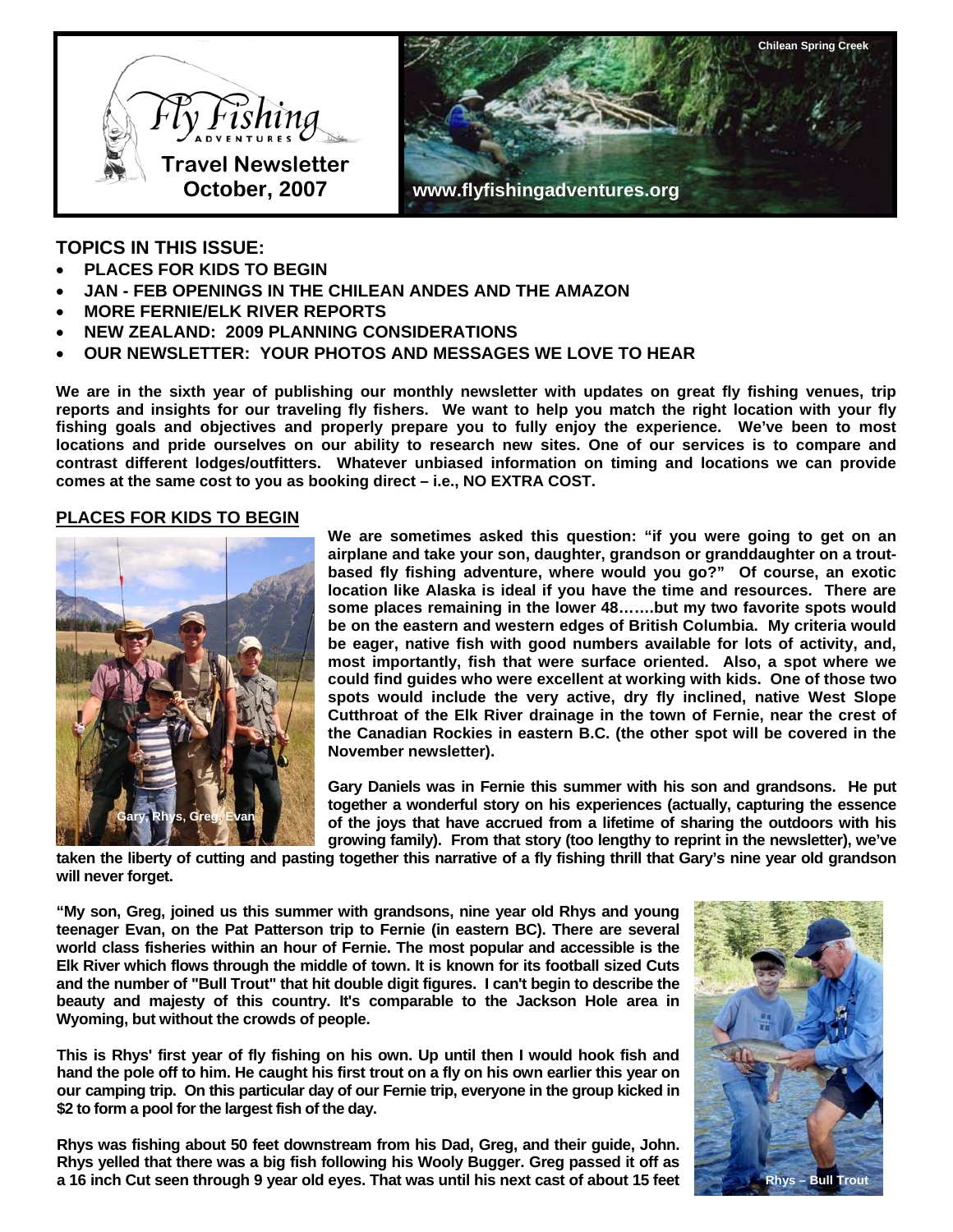**brought a strike that almost ripped the rod out of Rhys hand. He was standing in about two feet of water and the fish immediately screamed out 50 yards of line. Between John's coaching and his Dad holding on to him so he wouldn't topple over, Rhys brought the large Bull Trout to the net. It was truly one of those once-in-a-lifetime experiences for all three of them.** 

**That evening, at a group dinner, to the sound of hoots and hollers, the \$30 pool was handed to the top fisherman of the day. It was questionable as to whether the fish meant more to Rhys at that moment or the \$30 that he held tight in his fist. When he is my age, I know what the answer will be."** 

**(Note: if you'd like to read the entirety of Gary Daniels story, click on this link. I think it would be a better world if there were more of us sharing the love of and passion for the great outdoors with youngsters who are spending much of their youth in front of computer screens. [http://www.flyfishingadventures.org/Newsletter/tr\\_memories.htm](http://media.wix.com/ugd/02e769_5233fcc47a51f74b5439c89e66ad7bdd.pdf) )** 

### **JAN - FEB OPENINGS IN THE CHILEAN ANDES AND THE AMAZON**



**For those that can travel on short notice and are still looking for a great adventure in the summertime of the Southern Hemisphere, here are some remaining openings in South America for this season.** 

**PATAGONIA: Our favorite Patagonia destination in the Chilean Andes is full from the beginning of January through mid-March with the exception of two weeks. Both the weeks of Jan 11 – 18 and Jan 18 – 25 have space for two rods.** 

**AMAZON: The arrowana (photo at left) and the peacock bass are the two main attractions in the gin-clear waters of the Agua Boa River. The lodge** 

**with exclusive access to this unique Amazon experience has under gone a name change (new European ownership) and is now called the Agua Boa Amazon Lodge (formerly the Royal Amazon). There is now one more bungalow at the lodge and this addition for the upcoming season opened up two more spots that are still available in select weeks. He has also made some other improvements such as the houseboat operation upriver. There are some prime Jan, Feb, and March weeks still open at the upriver houseboat at the special introductory year price of \$4,000. Lodge weeks with space for two in the new bungalow are: 11/5 – 12, 11/24 – 12/1, 1/5 – 12, 1/19 – 26, 2/2 – 9, 2/9 – 16, 3/1 – 8. [www.aguaboaamazonlodge.com](http://www.aguaboaamazonlodge.com/) Amazon Bungalow** 



### **MORE FERNIE/ELK RIVER REPORTS**



**Some destinations you just gotta love…..Fernie, B.C. is one of them. Scenery is stunning, uncrowded waters protected by government limitations, comfortable accommodation options to fit most budgets and comfort levels, and the fishing – numbers of dry fly oriented native West Slope cutthroat spiced by the occasional opportunity to take a large Bull Trout.** 

**Pat Patterson put together a group of 16 friends, family, and business associates for a five day "fly fishing party" in Fernie this summer. The range of the group spanned generations – from 9 year olds to their grandfathers. The "fishing gods" have a special place in their heaven for anyone who can coordinate this many people** 

**getting together on one fishing trip! This newsletter has tributes to Pat for his good work – above in the "Places For Kids To Begin" article and the following comments.** 

**"Great time in Fernie on the Pat Patterson trip. My dad and I had our fill of great dry fly fishing for cutthroats. Lots of big ones. Also, last day I landed a 27 inch (photo at right) and a 25 inch bull trout. Great way to wrap up. Jeff and his guides do an excellent job. I'd recommend the trip to anyone." Brian Stranko, CEO, Caltrout** 

**Gary Neal and a group of friends do a fly fishing trip or two together each year. This year, one of those trips was Fernie. Gary's comments: "Fernie was a great trip. Everyone enjoyed themselves. Area was beautiful. Fishing was very good. I don't like to quantify our trip with numbers of fish and their lengths, but let it be said they were big** 

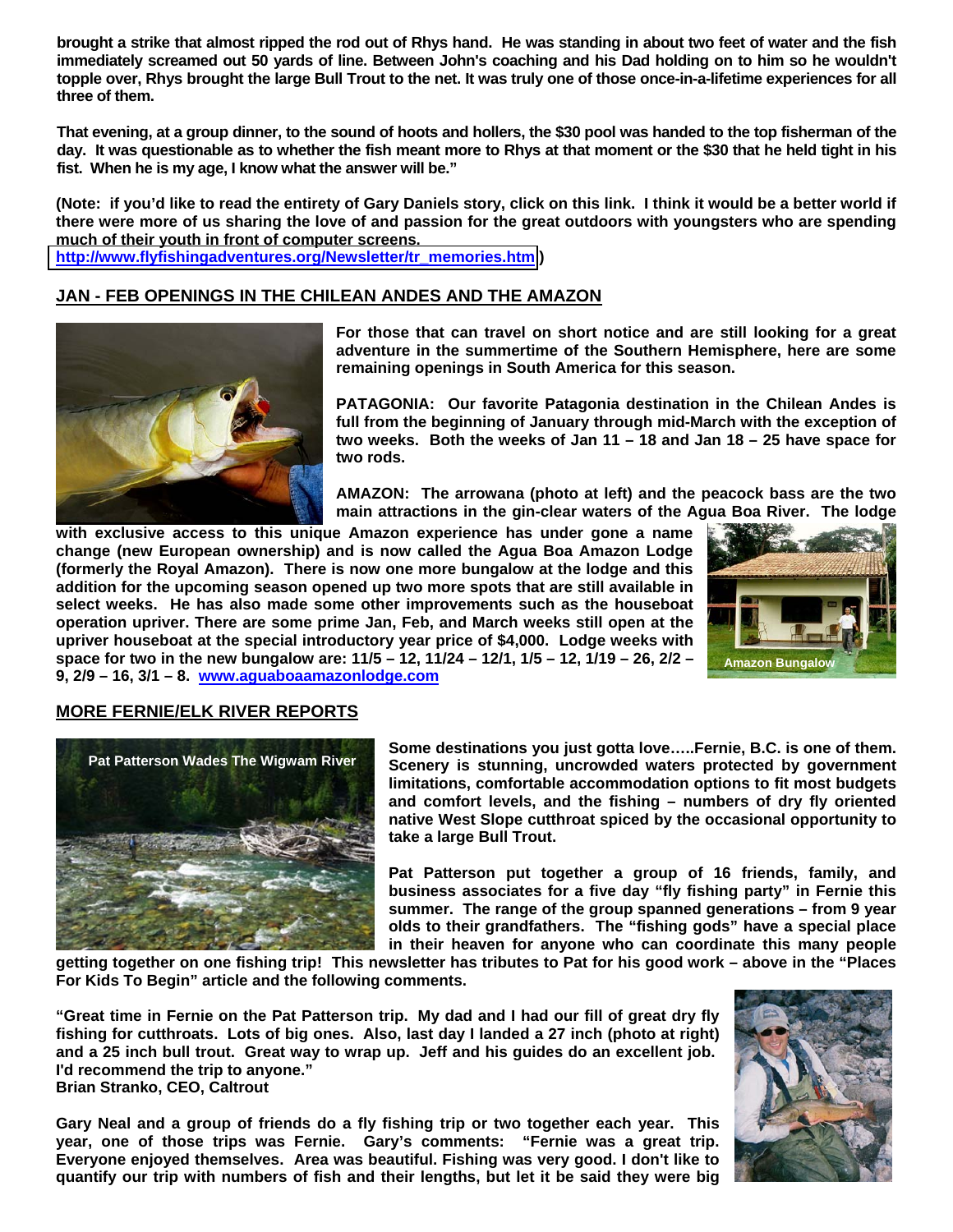**enough and plentiful enough. The condo was great and so were the guides."** 

**Reservations for guides and lodging in the Fernie area for summer and fall of '08 are now being taken.** 

## **NEW ZEALAND: 2009 PLANNING CONSIDERATIONS**



**Yep….you are reading it right. While the dawn of 2008 is still a few months away, we're already working on New Zealand itineraries for 2009. The reason is that NZ has become one of the most desirable travel destinations on the globe…….even** *without* **considering the unique stream sight fishing for trophy rainbows and browns. Also, this is the finest couples destination we know of that has "world class" trout fishing. The top lodges and independent guides often book up for the prime time (late January through March) a year or more out – actually, this is also becoming true for their spring and early summer time frame (October, November, and early December). When we plan a New Zealand itinerary, we like to have all the best options available for our clients….and have them available for the time frames we need them. Of course, we can always throw an itinerary together with 4 or 5 months notice, but the most preferable method is to plan far** 

**enough in advance that all the best possibilities are open to us.** 

**What makes NZ so special has been detailed in past newsletters and in the special reports and client recaps at the bottom of the New Zealand page on our website [\(www.flyfishingadventures.org\)](http://www.flyfishingadventures.org/). Over the last seven years, we have become specialists in putting together New Zealand itineraries, both the hard core fishing variety and couples trips which combine fishing with experiencing the wonder that is NZ. We have many sample itineraries available – if you'd like to see, just hit reply.** 

**If you'd like to view some photos and detail on one of the most interesting and exciting days my wife, Marte, and I**  have had in all of our NZ travels, the link below has a report on that day. Keep in mind, this is the sort of **adventure that is very limited in availability (as explained in the report). [http://www.flyfishingadventures.org/Newsletter/69\\_plan.pdf](http://media.wix.com/ugd/02e769_a806c24d52a94f4c9e1d2cbed49fbfd2.pdf)**

**Additionally, the following link will direct you to our NZ newsletter published earlier this year. [http://www.flyfishingadventures.org/Newsletter/59\\_special.pdf](http://media.wix.com/ugd//02e769_715d4f2afba8433734bec90d133f2f7d.pdf)**

**The planning process involves discussion of the possibilities followed by putting together tentative itineraries …..and then adjusting and fine tuning to meet budgets and time constraints. If geography allows, we can get together and view a detailed NZ slide tour which covers the best options on both islands. We love putting together NZ trips….it's the most fun thing we do!!!** 

### **OUR NEWSLETTER: YOUR PHOTOS AND MESSAGES WE LOVE TO HEAR**

**As you've noticed in the past six months, our newsletter has been enhanced by the photo submissions of several clients (like the super Truckee River rainbow shot at right from Colin Hensley). We do appreciate these submissions – nothing tells the story better than photos. Each month, after we've completed writing the newsletters and selecting the photos to accompany it, we hit the "send" button. I often wonder what happens next….are the cyber space gremlins eating it or does it actually get delivered to everyone on our "opt in" list? We do enjoy comments like the following from Jim Henry, a recent New Zealand traveler: "Don, I love your newsletter. It's a vicarious trip--and cheaper."** 



#### **PHOTO CREDITS**

**"Kids" article – Daniels family; Wading The Wigwam – Jeff Mironuck; big Bull Trout - Brian Stranko, CEO Caltrout; NZ Brown Trout – George Bisharat; Truckee Rainbow – Colin Hensley.** 

**Either phone or drop us an e-mail if you have questions or would like more information about any of our destinations.**